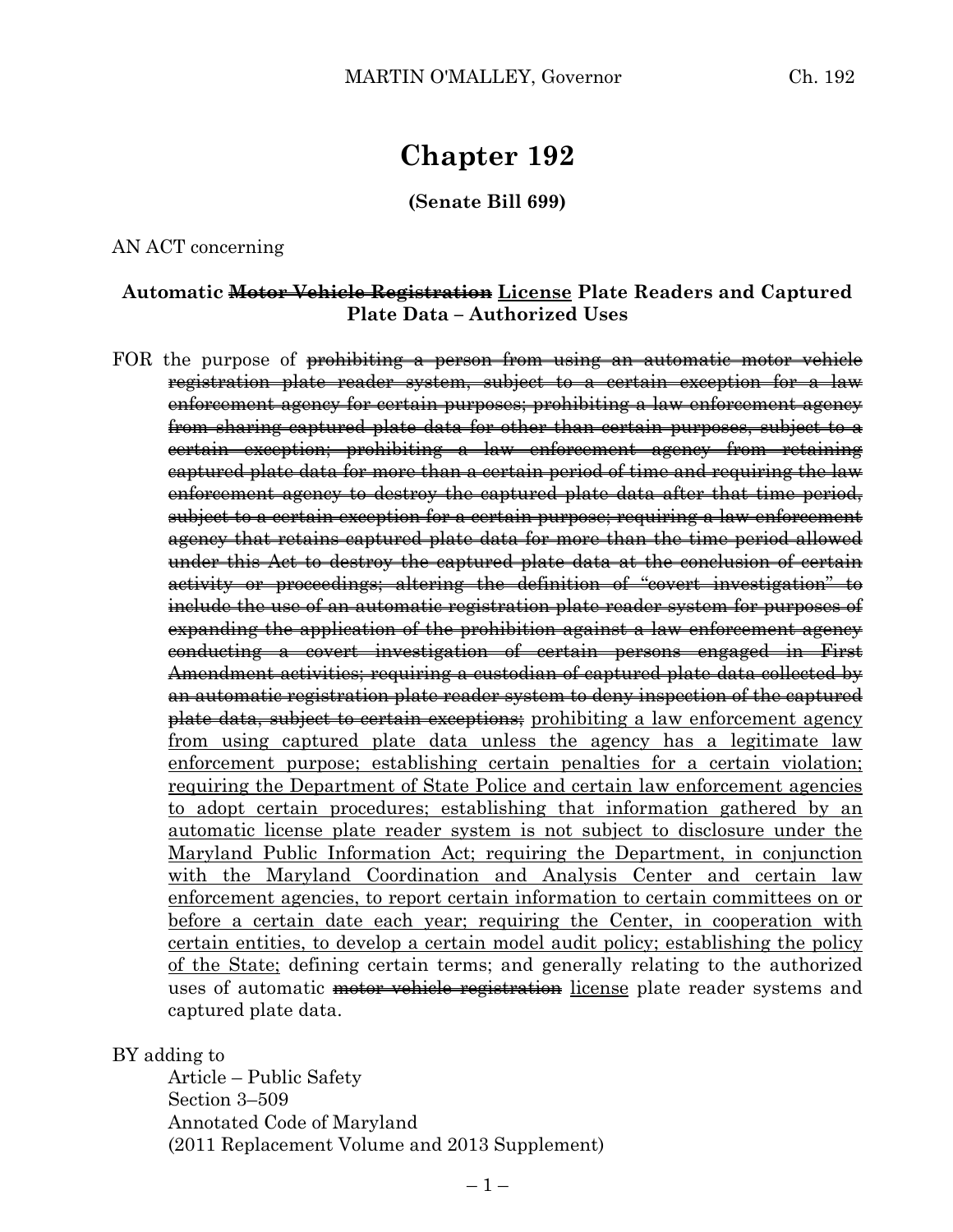## Ch. 192 2014 LAWS OF MARYLAND

BY repealing and reenacting, without amendments, Article – Public Safety Section  $3-701(a)(1)$  and  $(e)$ Annotated Code of Maryland (2011 Replacement Volume and 2013 Supplement)

BY repealing and reenacting, with amendments, Article – Public Safety Section 3–701(a)(3) Annotated Code of Maryland (2011 Replacement Volume and 2013 Supplement)

BY repealing and reenacting, without amendments, Article – State Government Section 10–616(a) Annotated Code of Maryland (2009 Replacement Volume and 2013 Supplement)

#### BY adding to

Article – State Government Section 10–616(w) Annotated Code of Maryland (2009 Replacement Volume and 2013 Supplement)

BY repealing and reenacting, without amendments,

Article – General Provisions Section 4–304 Annotated Code of Maryland (As enacted by Chapter 94 (H.B. 270) of the Acts of the General Assembly of 2014)

## BY adding to

Article – General Provisions Section 4–326 Annotated Code of Maryland (As enacted by Chapter 94 (H.B. 270) of the Acts of the General Assembly of 2014)

SECTION 1. BE IT ENACTED BY THE GENERAL ASSEMBLY OF MARYLAND, That the Laws of Maryland read as follows:

## **Article – Public Safety**

**3–509.**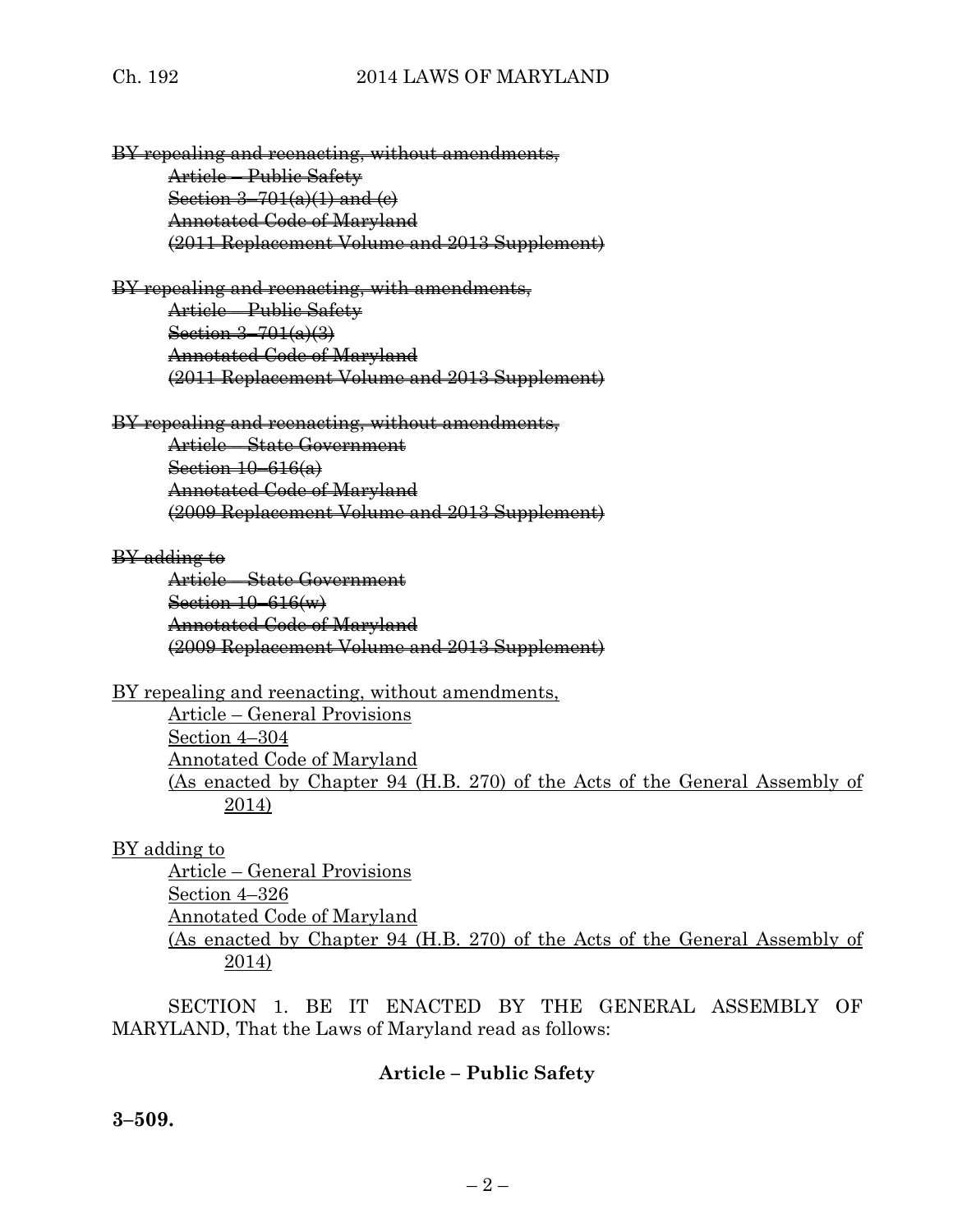**(A) (1) IN THIS SECTION THE FOLLOWING WORDS HAVE THE MEANINGS INDICATED.**

# **(2) (I) "ACTIVE DATA" MEANS:**

**1. DATA UPLOADED TO INDIVIDUAL AUTOMATIC LICENSE PLATE READER SYSTEM UNITS BEFORE OPERATION; AND**

**2. DATA GATHERED DURING THE OPERATION OF AN AUTOMATIC LICENSE PLATE READER SYSTEM.**

## **(II) "ACTIVE DATA" DOES NOT INCLUDE HISTORICAL DATA.**

**(2) (3) "AUTOMATIC REGISTRATION LICENSE PLATE READER SYSTEM" MEANS A SYSTEM OF ONE OR MORE MOBILE OR FIXED AUTOMATED HIGH–SPEED CAMERAS USED IN COMBINATION WITH COMPUTER ALGORITHMS TO CONVERT IMAGES OF LICENSE PLATES INTO COMPUTER–READABLE DATA.**

**(3) (4) (I) "CAPTURED PLATE DATA" MEANS THE GLOBAL POSITIONING SYSTEM COORDINATES, DATES AND TIMES, PHOTOGRAPHS, LICENSE PLATE NUMBERS, AND ANY OTHER DATA COLLECTED BY OR DERIVED FROM AN AUTOMATIC REGISTRATION LICENSE PLATE READER SYSTEM.**

**(II) "CAPTURED PLATE DATA" INCLUDES ACTIVE DATA AND HISTORICAL DATA.**

**(5) "CENTER" MEANS THE MARYLAND COORDINATION AND ANALYSIS CENTER.**

**(6) "HISTORICAL DATA" MEANS ANY DATA COLLECTED BY AN AUTOMATIC LICENSE PLATE READER SYSTEM AND STORED IN AN AUTOMATIC LICENSE PLATE READER DATABASE OPERATED BY THE MARYLAND COORDINATION AND ANALYSIS CENTER OR BY A LAW ENFORCEMENT AGENCY.**

**(7) "LAW ENFORCEMENT AGENCY" MEANS AN AGENCY THAT IS LISTED IN § 3–101(E)** *HAS THE MEANING STATED IN § 3–201(D)* **OF THIS TITLE.**

**(8) "LEGITIMATE LAW ENFORCEMENT PURPOSE" MEANS THE INVESTIGATION, DETECTION, OR ANALYSIS OF A CRIME OR A VIOLATION OF THE MARYLAND VEHICLE LAWS OR THE OPERATION OF TERRORIST OR MISSING OR ENDANGERED PERSON SEARCHES OR ALERTS.**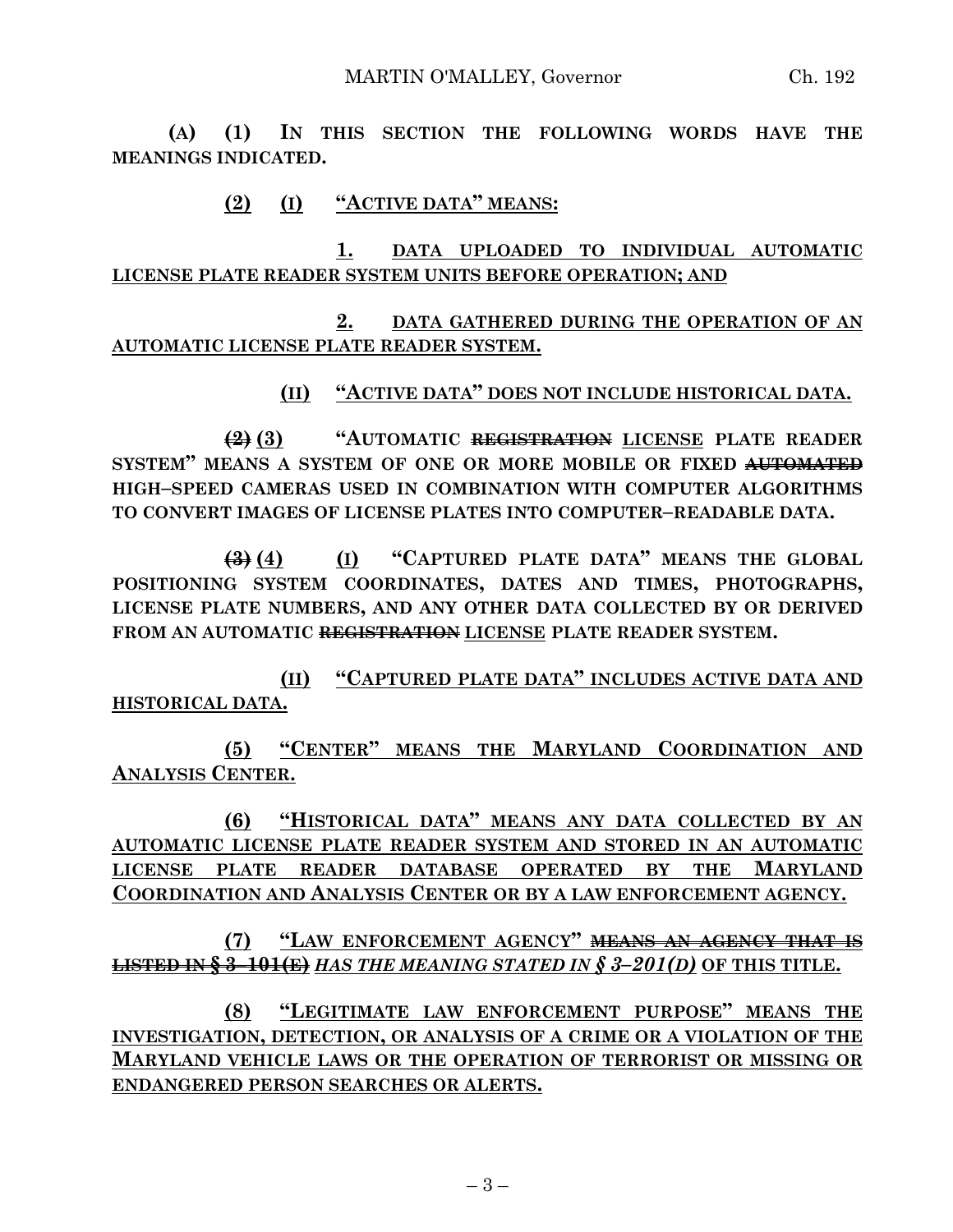**(B) (1) A LAW ENFORCEMENT AGENCY MAY NOT USE CAPTURED PLATE DATA UNLESS THE AGENCY HAS A LEGITIMATE LAW ENFORCEMENT PURPOSE.**

**(2) AN EMPLOYEE OF A LAW ENFORCEMENT AGENCY WHO VIOLATES THIS SUBSECTION IS SUBJECT TO IMPRISONMENT NOT EXCEEDING 1 YEAR AND A FINE NOT EXCEEDING \$10,000 OR BOTH.**

**(C) (1) THE DEPARTMENT OF STATE POLICE AND ANY LAW ENFORCEMENT AGENCY USING AN AUTOMATIC LICENSE PLATE READER SYSTEM SHALL ADOPT PROCEDURES RELATING TO THE OPERATION AND USE OF THE SYSTEM.**

**(2) THE PROCEDURES SHALL INCLUDE:**

**(I) WHICH PERSONNEL IN THE CENTER OR A LAW ENFORCEMENT AGENCY ARE AUTHORIZED TO QUERY CAPTURED PLATE DATA GATHERED BY AN AUTOMATIC LICENSE PLATE READER SYSTEM;**

**(II) AN AUDIT PROCESS TO ENSURE THAT INFORMATION OBTAINED THROUGH THE USE OF AN AUTOMATIC LICENSE PLATE READER SYSTEM IS USED ONLY FOR LEGITIMATE LAW ENFORCEMENT PURPOSES, INCLUDING AUDITS OF REQUESTS MADE BY INDIVIDUAL LAW ENFORCEMENT AGENCIES OR AN INDIVIDUAL LAW ENFORCEMENT OFFICER; AND** 

**(III) PROCEDURES AND SAFEGUARDS TO ENSURE THAT CENTER STAFF WITH ACCESS TO THE AUTOMATIC LICENSE PLATE READER DATABASE ARE ADEQUATELY SCREENED AND TRAINED.**

**(D) INFORMATION GATHERED BY AN AUTOMATIC LICENSE PLATE READER SYSTEM IS NOT SUBJECT TO DISCLOSURE UNDER THE MARYLAND PUBLIC INFORMATION ACT.**

**(E) ON OR BEFORE MARCH 1 OF EACH YEAR** *BEGINNING IN 2016***, THE DEPARTMENT OF STATE POLICE, IN CONJUNCTION WITH THE CENTER AND LAW ENFORCEMENT AGENCIES THAT MAINTAIN AN AUTOMATIC LICENSE PLATE READER DATABASE, SHALL REPORT TO THE SENATE JUDICIAL PROCEEDINGS COMMITTEE, THE HOUSE JUDICIARY COMMITTEE, AND THE LEGISLATIVE POLICY COMMITTEE, IN ACCORDANCE WITH § 2–1246 OF THE STATE GOVERNMENT ARTICLE, ON THE FOLLOWING INFORMATION BASED ON DATA FROM THE PREVIOUS CALENDAR YEAR:**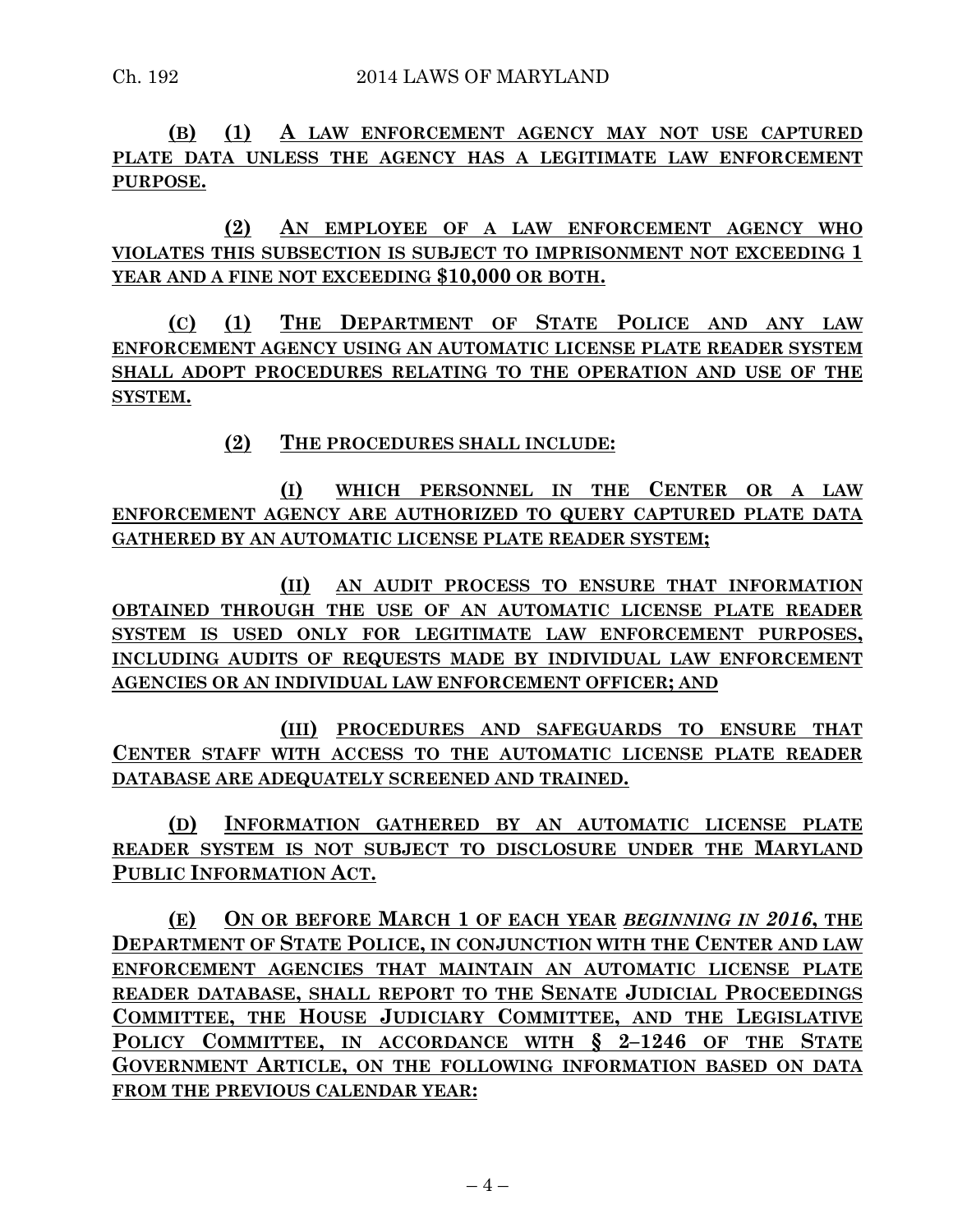**(1) THE TOTAL NUMBER OF AUTOMATIC LICENSE PLATE READER UNITS BEING OPERATED IN THE STATE BY LAW ENFORCEMENT AGENCIES AND THE NUMBER OF UNITS SUBMITTING DATA TO THE CENTER;**

**(2) THE NUMBER OF AUTOMATIC LICENSE PLATE READER READINGS MADE BY A LAW ENFORCEMENT AGENCY THAT MAINTAINS AN AUTOMATIC LICENSE PLATE READER DATABASE AND THE NUMBER OF READINGS SUBMITTED TO THE CENTER;**

**(3) THE NUMBER OF AUTOMATIC LICENSE PLATE READER READINGS BEING RETAINED ON THE AUTOMATIC LICENSE PLATE READER DATABASE;**

**(4) THE NUMBER OF REQUESTS MADE TO THE CENTER AND EACH LAW ENFORCEMENT AGENCY THAT MAINTAINS AN AUTOMATIC LICENSE PLATE READER DATABASE FOR AUTOMATIC LICENSE PLATE READER DATA, INCLUDING SPECIFIC NUMBERS FOR:**

**(I) THE NUMBER OF REQUESTS THAT RESULTED IN A RELEASE OF INFORMATION;**

- **(II) THE NUMBER OF OUT–OF–STATE REQUESTS;**
- **(III) THE NUMBER OF FEDERAL REQUESTS;**

**(IV) THE NUMBER OF OUT–OF–STATE REQUESTS THAT RESULTED IN A RELEASE OF INFORMATION; AND**

**(V) THE NUMBER OF FEDERAL REQUESTS THAT RESULTED IN A RELEASE OF INFORMATION;**

**(5) ANY DATA BREACHES OR UNAUTHORIZED USES OF THE AUTOMATIC LICENSE PLATE READER DATABASE; AND**

**(6) A LIST OF AUDITS THAT WERE COMPLETED BY THE CENTER OR A LAW ENFORCEMENT AGENCY.**

**(B) (1) EXCEPT AS PROVIDED IN PARAGRAPH (2) OF THIS SUBSECTION, A PERSON MAY NOT USE AN AUTOMATIC REGISTRATION PLATE READER SYSTEM.**

**(2) A LAW ENFORCEMENT AGENCY MAY USE AN AUTOMATIC REGISTRATION PLATE READER SYSTEM TO:**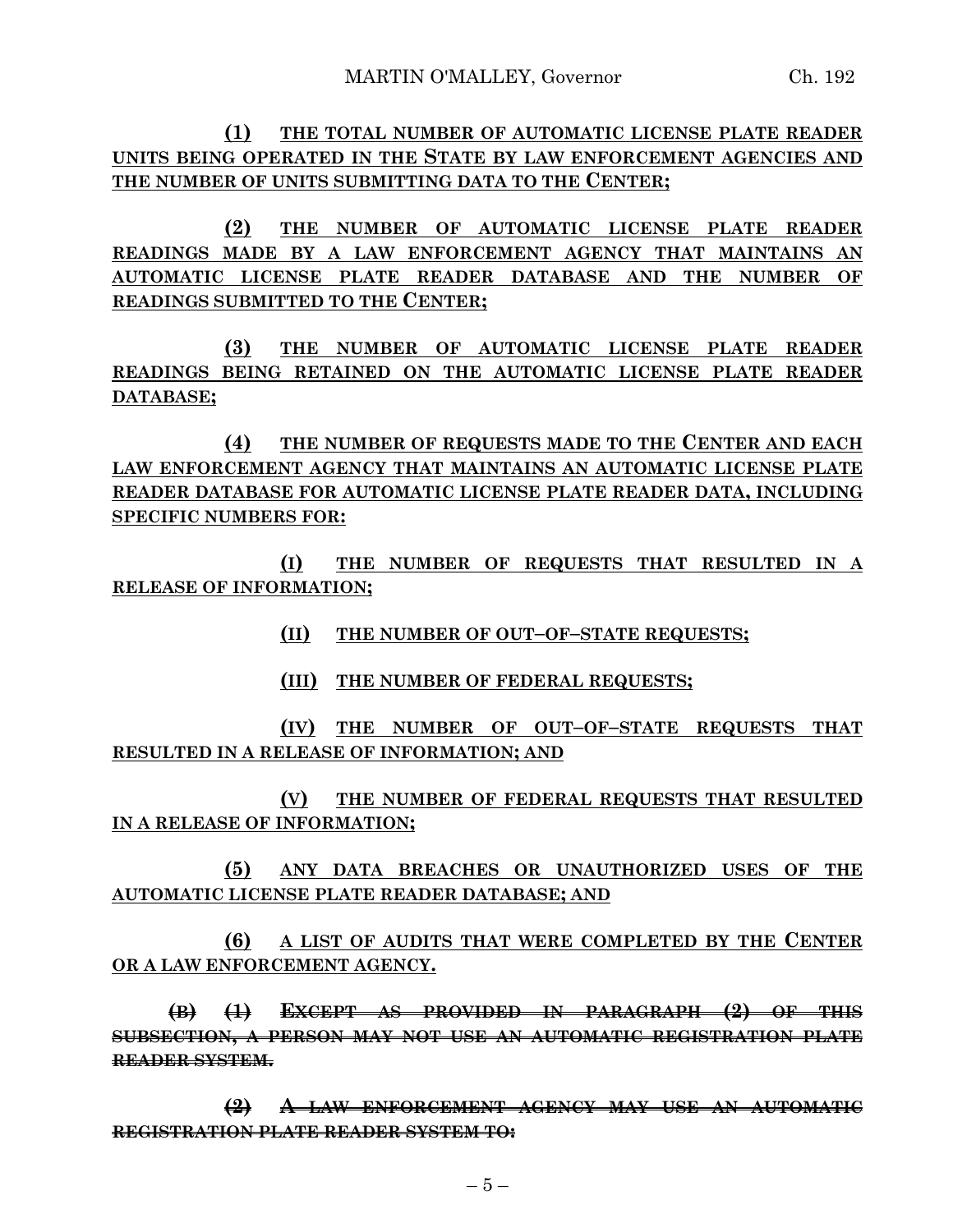- **(I) PROTECT PUBLIC SAFETY;**
- **(II) CONDUCT A CRIMINAL INVESTIGATION; OR**

**(III) ENSURE COMPLIANCE WITH LOCAL, STATE, OR FEDERAL LAW.**

**(C) (1) EXCEPT AS PROVIDED IN PARAGRAPH (2) OF THIS SUBSECTION, A LAW ENFORCEMENT AGENCY MAY NOT USE OR SHARE CAPTURED PLATE DATA FOR ANY PURPOSE OTHER THAN THOSE STATED IN SUBSECTION (B)(2) OF THIS SECTION.**

**(2) A LAW ENFORCEMENT AGENCY MAY SHARE WITH ANOTHER LAW ENFORCEMENT AGENCY CAPTURED PLATE DATA THAT INDICATES EVIDENCE OF AN OFFENSE.**

**(D) (1) EXCEPT AS PROVIDED IN PARAGRAPH (2) OF THIS SUBSECTION, A LAW ENFORCEMENT AGENCY:**

**(I) MAY NOT RETAIN CAPTURED PLATE DATA FOR MORE THAN 30 DAYS; AND**

**(II) SHALL DESTROY CAPTURED PLATE DATA AFTER 30 DAYS.**

**(2) (I) A LAW ENFORCEMENT AGENCY MAY RETAIN CAPTURED PLATE DATA FOR MORE THAN 30 DAYS AS PART OF AN ONGOING CRIMINAL INVESTIGATION.**

**(II) A LAW ENFORCEMENT AGENCY THAT RETAINS CAPTURED PLATE DATA FOR MORE THAN 30 DAYS UNDER THIS PARAGRAPH SHALL DESTROY THE CAPTURED PLATE DATA AT THE CONCLUSION OF:**

**1. ANY CRIMINAL INVESTIGATION THAT INVOLVED THE CAPTURED PLATE DATA BUT DID NOT RESULT IN THE FILING OF CRIMINAL CHARGES; OR**

**2. ANY LEGAL ACTION UNDERTAKEN THAT INVOLVED THE CAPTURED PLATE DATA.**

3–701.

 $(a)$   $(1)$  In this section the following words have the meanings indicated.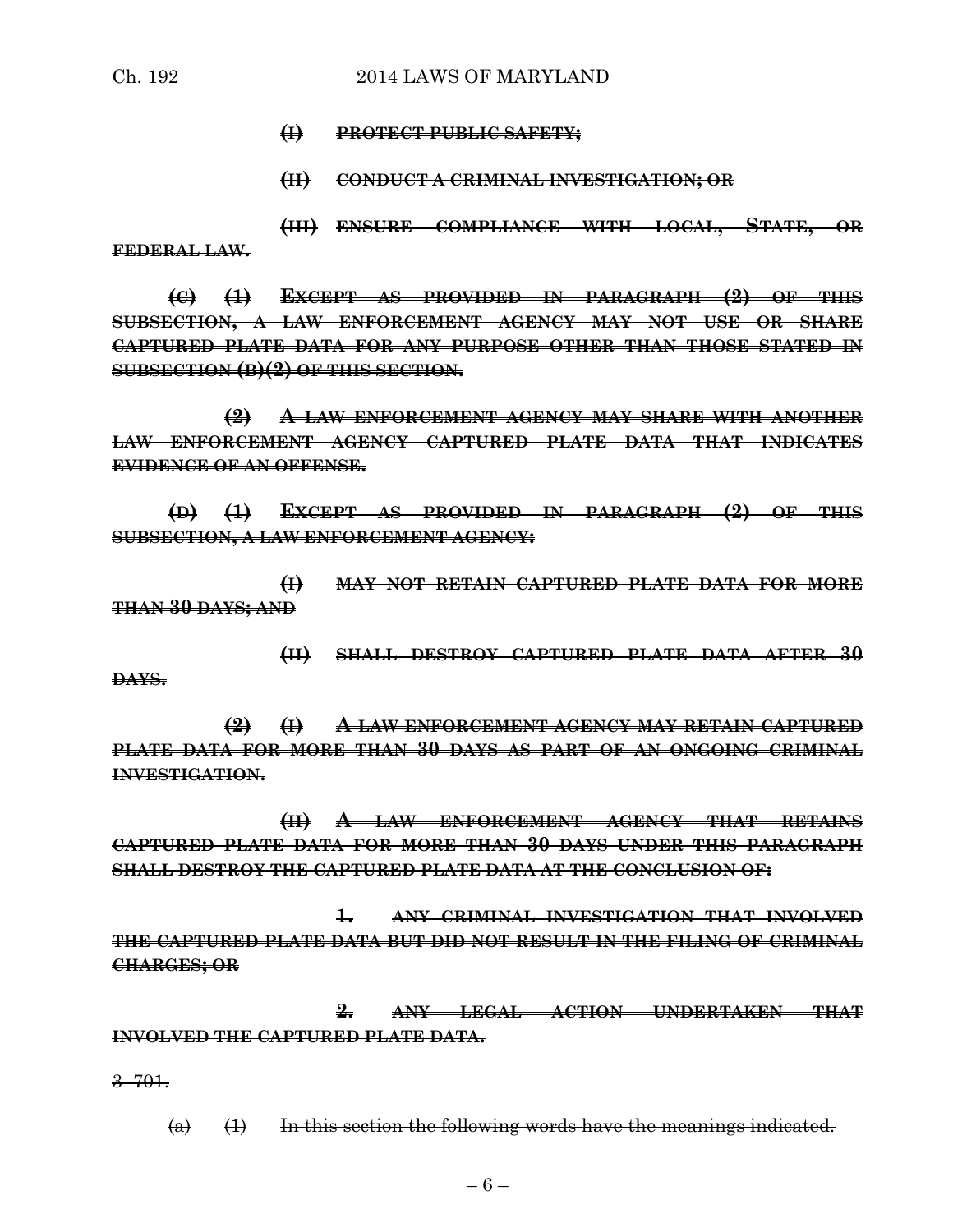$\left(\frac{1}{2}\right)$  (i) "Covert investigation" means an infiltration of or attempt to infiltrate a group or organization in a manner that conceals the identity of the law enforcement agency or the identity of an officer or agent of the law enforcement agency.

(ii) **"COVERT INVESTIGATION" INCLUDES THE USE OF AN AUTOMATIC REGISTRATION PLATE READER SYSTEM UNDER § 3–509 OF THIS TITLE.**

**(III)** "Covert investigation" does not include the use of plainclothes officers or employees for crowd control and public safety purposes at public events.

 $\left(\epsilon\right)$   $\left(\epsilon\right)$  A law enforcement agency may not conduct a covert investigation of a person, a group, or an organization engaged in First Amendment activities unless the chief or the chief's designee makes a written finding in advance or as soon as is practicable afterwards that the covert investigation is justified because:

(i) it is based on a reasonable, articulable suspicion that the person, group, or organization is planning or engaged in criminal activity; and

(ii) a less intrusive method of investigation is not likely to yield satisfactory results.

(2) Membership or participation in a group or organization engaged in First Amendment activities does not alone establish reasonable, articulable suspicion of criminal activity.

#### **Article – State Government General Provisions**

10–616. 4–304.

 $\overline{\leftrightarrow}$  Unless otherwise provided by law, a custodian shall deny inspection of a public record, as provided in this section part.

#### **4–326.**

**(W) (A) (1) (I) IN THIS SUBSECTION SECTION THE FOLLOWING WORDS HAVE THE MEANINGS INDICATED.**

**(II) (2) "AUTOMATIC REGISTRATION LICENSE PLATE READER SYSTEM" HAS THE MEANING STATED IN § 3–509 OF THE PUBLIC SAFETY ARTICLE.**